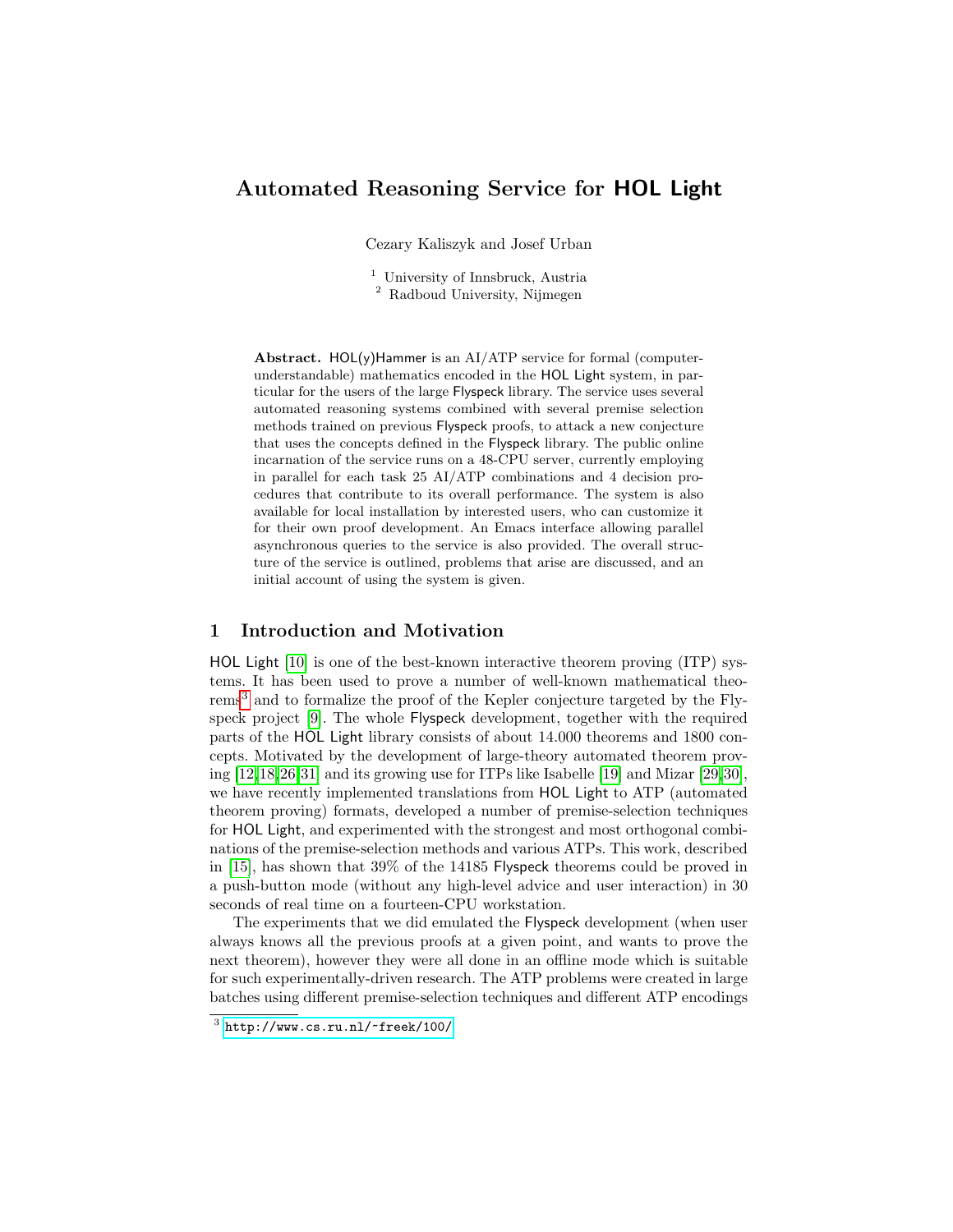(untyped first-order [\[23\]](#page-14-7), polymorphic typed first-order [\[4\]](#page-13-3), and typed higherorder [\[8\]](#page-13-4)), and then attempted with different ATPs (17 in total) and different numbers of the most relevant premises. Analysis of the results interleaved with further improvements of the methods and data have gradually led to the current strongest combination of the AI/ATP methods.

This strongest combination now gives to a HOL Light/Flyspeck user a 39% chance (when using 14 CPUs, each for 30s) that he will not have to search the library for suitable lemmas and figure out the proof of the next toplevel theorem by himself. For smaller (proof-local) lemmas such likelihood should be correspondingly higher. To really provide this strong automated advice to the users, the functions that have been implemented for the experiments need to be combined into a suitable AI/ATP tool. Our eventual goal should be an easy-touse service, which in its online form offers to formal mathematics (done here in HOL Light, over the Flyspeck-defined concepts) what services like Wolfram Alpha offer for informal/symbolic mathematics. Some expectations (linked to the recent success of the IBM Watson system) are today even higher<sup>[4](#page-1-0)</sup>. Indeed, we believe that developing stronger and stronger AI/ATP tools similar to the one presented here is a necessary prerequisite (providing the crucial semantic understanding/reasoning layer) for building larger Watson-like systems for mathematics that will (eventually) understand (nearly-)natural language and (perhaps reasonably semanticized versions/alternatives of) LAT<sub>F</sub>X. The more user-friendly and smarter such AI/ATP systems become, the higher also the chance that mathematicians (and exact scientists) will get some nontrivial benefits (apart from the obvious verification/correctness argument, which however so far convinced only a few) from encoding mathematics (and exact science) directly in a computer-understandable form.

This paper describes the first instance of such a HOL Light/Flyspeck-based  $AI/ATP$  service. The service  $-$  HOL(y)Hammer<sup>[5](#page-1-1)</sup> (HH)  $-$  is now available in its strongest form as a public online system, running on a 48-CPU server spawning for each query 25 different AI/ATP combinations and four decision procedures. This functionality is described in Section [2,](#page-1-2) together with short examples of interaction (Emacs, command-line queries). The service can be also installed locally, and trained on user's private developments. This is described in Section [3.](#page-10-0) The advantages of the two approaches are briefly compared in Section [4,](#page-11-0) and Section [5](#page-12-0) concludes and discusses future work.

# <span id="page-1-2"></span>2 The Online Service Description

The overall architecture of the system is shown in Figure [1.](#page-2-0) The service receives a query (a formula to prove, possibly with local assumptions) generated by one of the clients/frontends (Emacs, web interface, HOL session, etc.). If the query produces a parsing (or type-checking) error, an exception is raised, and an error

<span id="page-1-0"></span><sup>4</sup> See for example Jonathan Borwein's article: [http://theconversation.edu.au/](http://theconversation.edu.au/if-i-had-a-blank-cheque-id-turn-ibms-watson-into-a-maths-genius-1213) [if-i-had-a-blank-cheque-id-turn-ibms-watson-into-a-maths-genius-1213](http://theconversation.edu.au/if-i-had-a-blank-cheque-id-turn-ibms-watson-into-a-maths-genius-1213)

<span id="page-1-1"></span><sup>5</sup> See [\[33\]](#page-14-8) for an example of future where AIs turn into deities.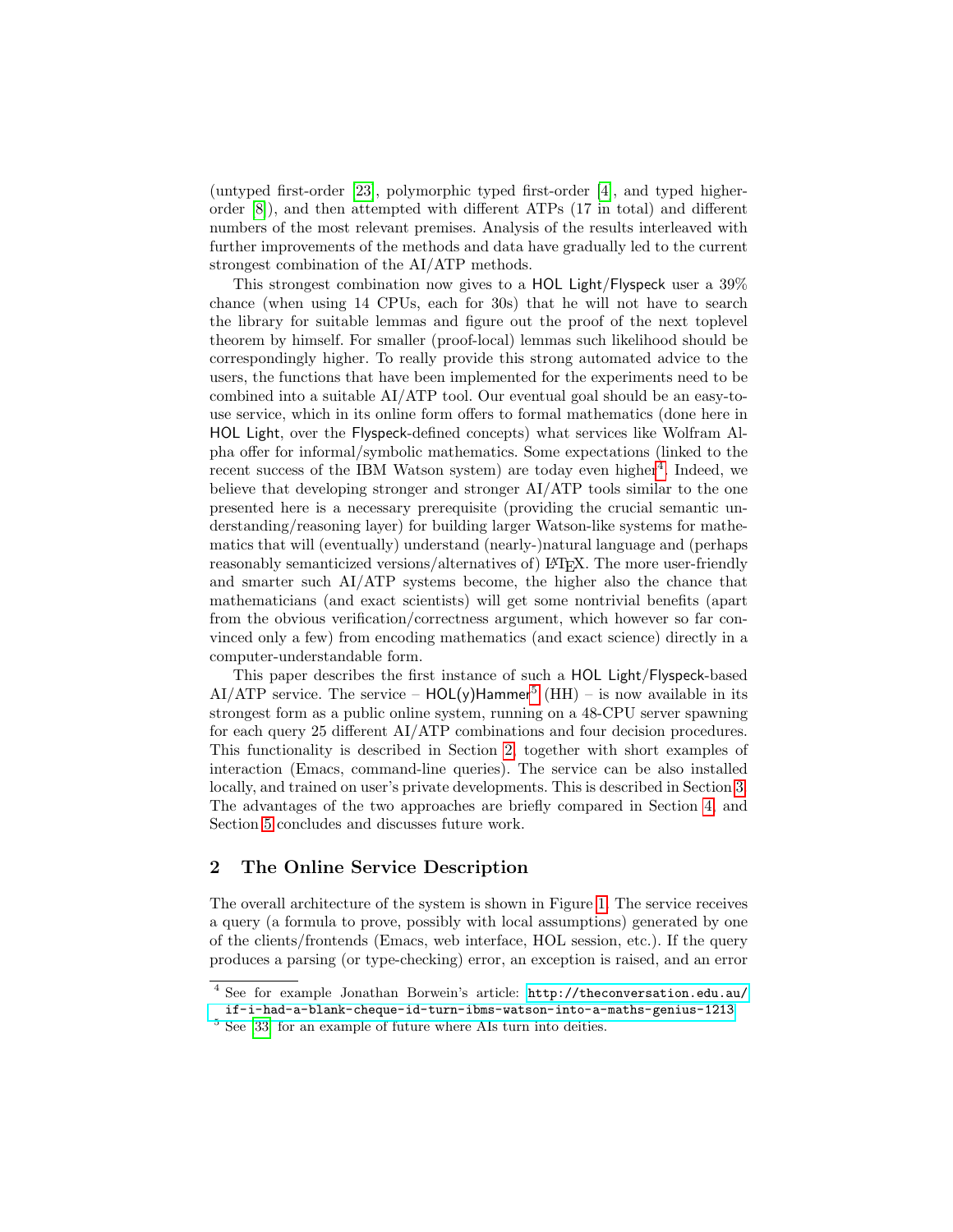<span id="page-2-0"></span>

Fig. 1: Online service architecture overview

message is sent as a reply. Otherwise the parsed query is processed in parallel by the (time-limited) AI/ATP combinations and the native HOL Light decision procedures (each managed by its forked HOL Light process, and terminated/killed by the master process if not finished within its global time limit). Each of the AI/ATP processes computes a specific feature representation of the query, and sends such features to a specific instance of a premise advisor trained (using the particular feature representation) on previous proofs. Each of the advisors replies with a specific number of premises, which are then translated to a suitable ATP format, and written to a temporary file on which a specific ATP is run. The successful ATP result is then (pseudo-)minimized, and handed over to the combination of proof-reconstruction procedures. These procedures again run in parallel, and if any of them is successful, the result is sent as a particular tactic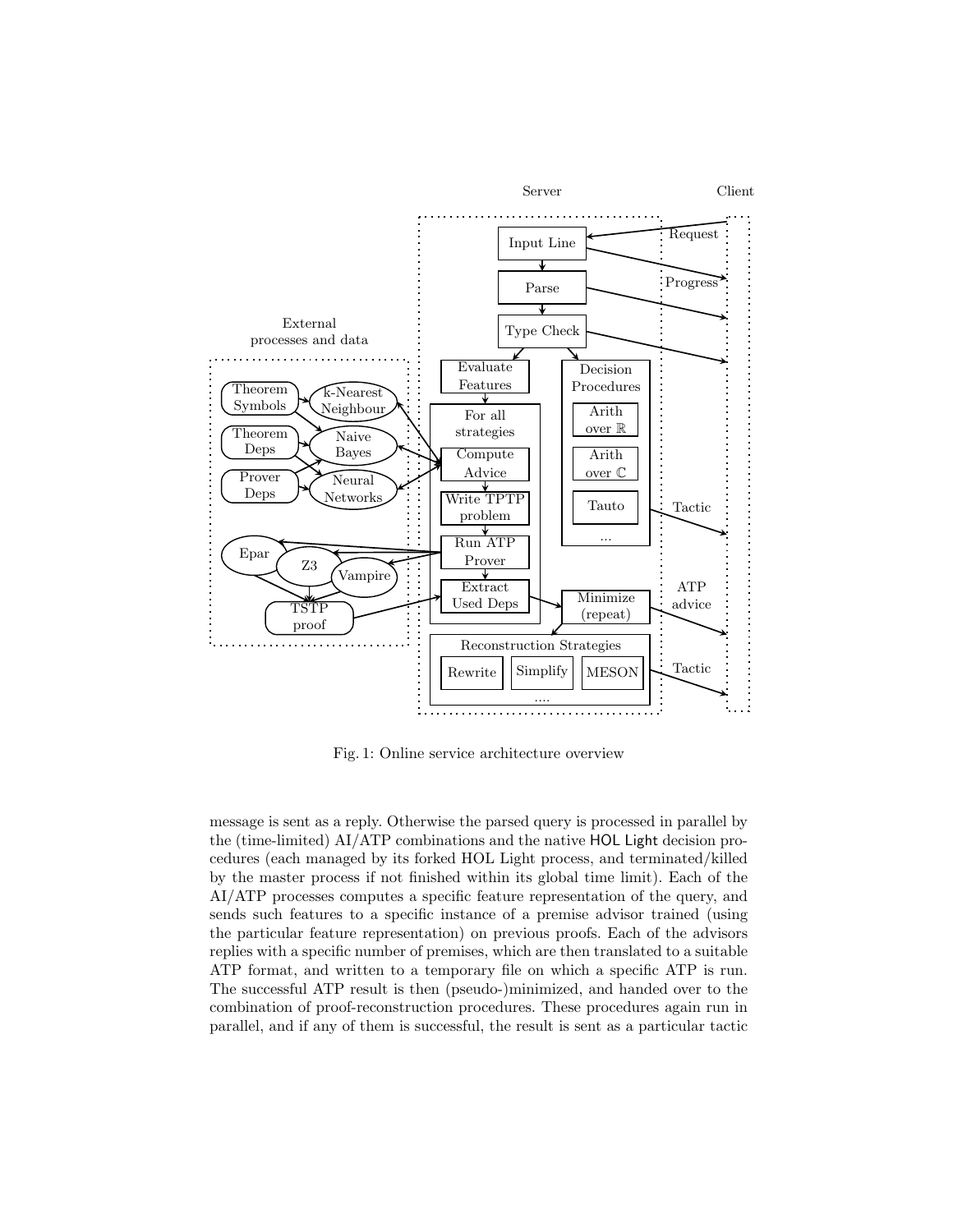application to the frontend. In case a native HOL Light decision procedure finds a proof, the result (again a particular tactic application) can be immediately sent to the frontend. The following subsections explain this process in more detail.

#### <span id="page-3-2"></span>2.1 Feature Extraction and Premise Selection

Given a (formal) mathematical conjecture, the selection of suitable premises from a large formal library is an interesting AI problem, for which a number of methods have been tried recently  $[16, 26]$  $[16, 26]$ . The strongest methods use machine learning on previous problems, combined in various ways with heuristics like SInE [\[12\]](#page-13-2). To use the machine learning systems, the previous problems have to be described as training examples in a suitable format, typically as a set of (input) features characterizing a given theorem, and a set of labels (output features) characterizing the proof of the theorem. Devising good feature/label characterizations for this task is again an interesting AI problem (see, e.g. [\[30\]](#page-14-5)), however already the most obvious characterizations like the conjecture symbols and the names of the theorems used in the conjecture's proof are useful. This basic scheme can be extended in various ways; see [\[15\]](#page-14-6) for the feature-extraction functions (basically adding various subterm and type-based characteristics) and label-improving methods (e.g., using minimized ATP proofs instead of the original Flyspeck proofs whenever possible) that we have so far used for HOL Light.

On average, for each feature-extraction method there are in total about 30.000 possible conjecture-characterizing features extracted from the theorems in the Flyspeck development. The output features (labels) are in the simplest set-ting just the names of the 14185 Flyspeck theorems<sup>[6](#page-3-0)</sup> extracted from the proofs with a modified (proof recording [\[13\]](#page-13-5)) HOL Light kernel. These features and labels are (for each extraction method) serially numbered in a stable way (using hashtables), producing from all Flyspeck proofs the training examples on which the premise selectors are trained. The learning-based premise selection methods currently used are those available in the SNoW [\[5\]](#page-13-6) sparse learning toolkit (most prominently sparse naive Bayes) together with a custom implementation of the k-nearest neighbor  $(k-NN)$  learner. Training a particular learning method on all (14185) characterizations extracted from the Flyspeck proofs takes from 1 second for k-NN (a lazy learner that essentially just loads all the 14185 proof characterizations) and 6 seconds for naive Bayes using labels from minimized ATP proofs, to 25 seconds for naive Bayes using the labels from the original Flyspeck proofs.[7](#page-3-1) The trained premise selectors are then run as daemons (using their server modes) that accept queries in the language of the numerical features

<span id="page-3-0"></span><sup>&</sup>lt;sup>6</sup> In practice, the Flyspeck theorems are further preprocessed to provide better learning precision, for example by splitting conjunctions and detecting which of the conjuncts are relevant in which proof. Again, see [\[15\]](#page-14-6) for the details. The most recent number of labels used is thus 16082.

<span id="page-3-1"></span> $^7$  The original Flyspeck proofs are often using theorems that are in some sense redundant, resulting in longer proof characterizations (and thus longer learning). This is typically a consequence of using larger building blocks (e.g., decision procedures, drawing in many dependencies) when constructing the ITP proofs.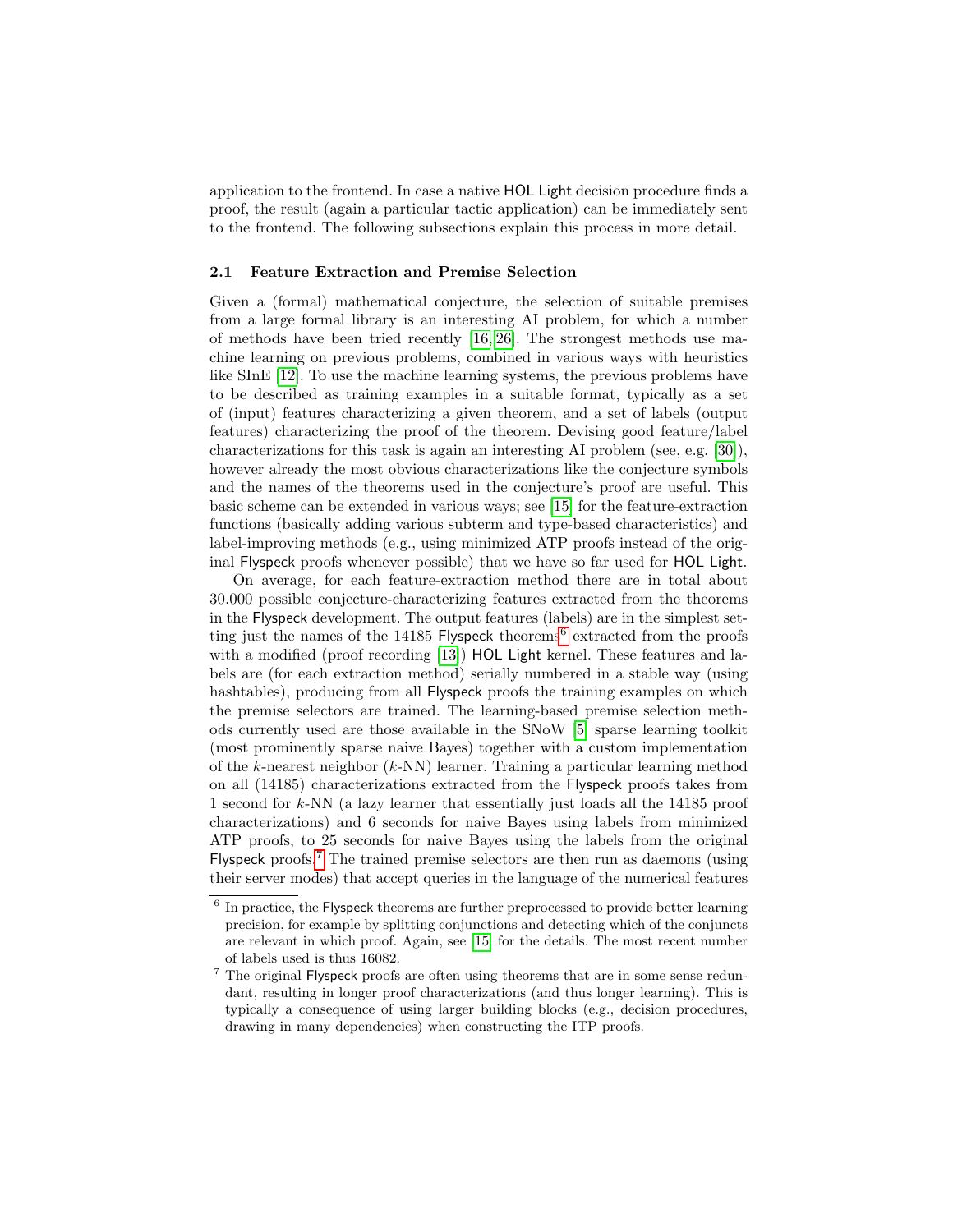over which they have been trained, producing for each query their ranking of all the labels (corresponding to the available Flyspeck theorems).

Given a new conjecture, the first step of each of the forked HOL Light AI/ATP managing process is thus to compute the features of the conjecture according to a particular feature extraction method, compute (using the corresponding hashtable) the numerical representation of the features, and send these numeric features as a query to the corresponding premise-selection daemon. The daemon then replies (again, the speed depending on the learning method and the feature/label size) within a fraction of a second with its ranking, which is translated back (using the corresponding table) to the ranking of the HOL Light theorems. Each of the AI/ATP combinations then uses its particular number (optimized so that the methods in the end complement each other as much as possible) of the best-ranked theorems, passing them together with the conjecture to the function that translates such set of HOL Light formulas to a suitable ATP format.

#### 2.2 Translation to ATP Formats and Running ATPs

As mentioned in Section [1,](#page-0-1) several ATP formalisms are used today by ATP and SMT systems. However the (jointly) most useful proof-producing systems in our experiments turned out to be E [\[22\]](#page-14-10) version 1.6 (run under the Epar [\[28\]](#page-14-11) strategy scheduler), Vampire [\[21\]](#page-14-12) 2.6, and Z3 [\[6\]](#page-13-7) 4.0. All these systems accept the TPTP untyped first-order format (FOF). Even when the input formalism (the HOL logic [\[20\]](#page-14-13) - polymorphic version of Church's simple type theory) and the output formalism (TPTP FOF) are fixed, there are in general many methods [\[3\]](#page-13-8) how to translate from the former to the latter, each method providing different tradeoffs between soundness, completeness, ATP efficiency, and the overall (i.e., including HOL proof reconstruction) efficiency. The particular method chosen by us in [\[15\]](#page-14-6) and used currently also for the service is the polymorphic tagged encoding [\[3\]](#page-13-8). To summarize, the higher-order features (such as lambda abstraction, application) of the HOL formulas are first encoded (in a potentially incomplete way) in firstorder logic (still using polymorphic types), and then type tags are added in a way that usually guarantees type safety during the first-order proof search.

This translation method is in general not stable on the level of single formulas, i.e., it is not possible to just keep in a global hashtable the translated FOF version for each original HOL formula, as done for example for the MizAR ATP service. This is because a particular optimization (by Meng and Paulson [\[17\]](#page-14-14)) is used for translating higher-order constants, creating for each such constant  $c$ a first-order function that has the minimum arity with which  $c$  is used in the particular set of HOL formulas that is used to create the ATP (FOF) problem. So once the particular AI/ATP managing process advises its N most-relevant HOL Light theorems for the conjecture, this set of theorems and the conjecture are as a whole passed to the translation function, which for each  $AI/ATP$  instance may produce slightly different FOF encoding on the formula level. The encoding function is still reasonably fast (fractions of a second when using hundreds of formulas), and still has the property that both the FOF formula names and the FOF formulas (also those inferred during the ATP proof search) can (typically)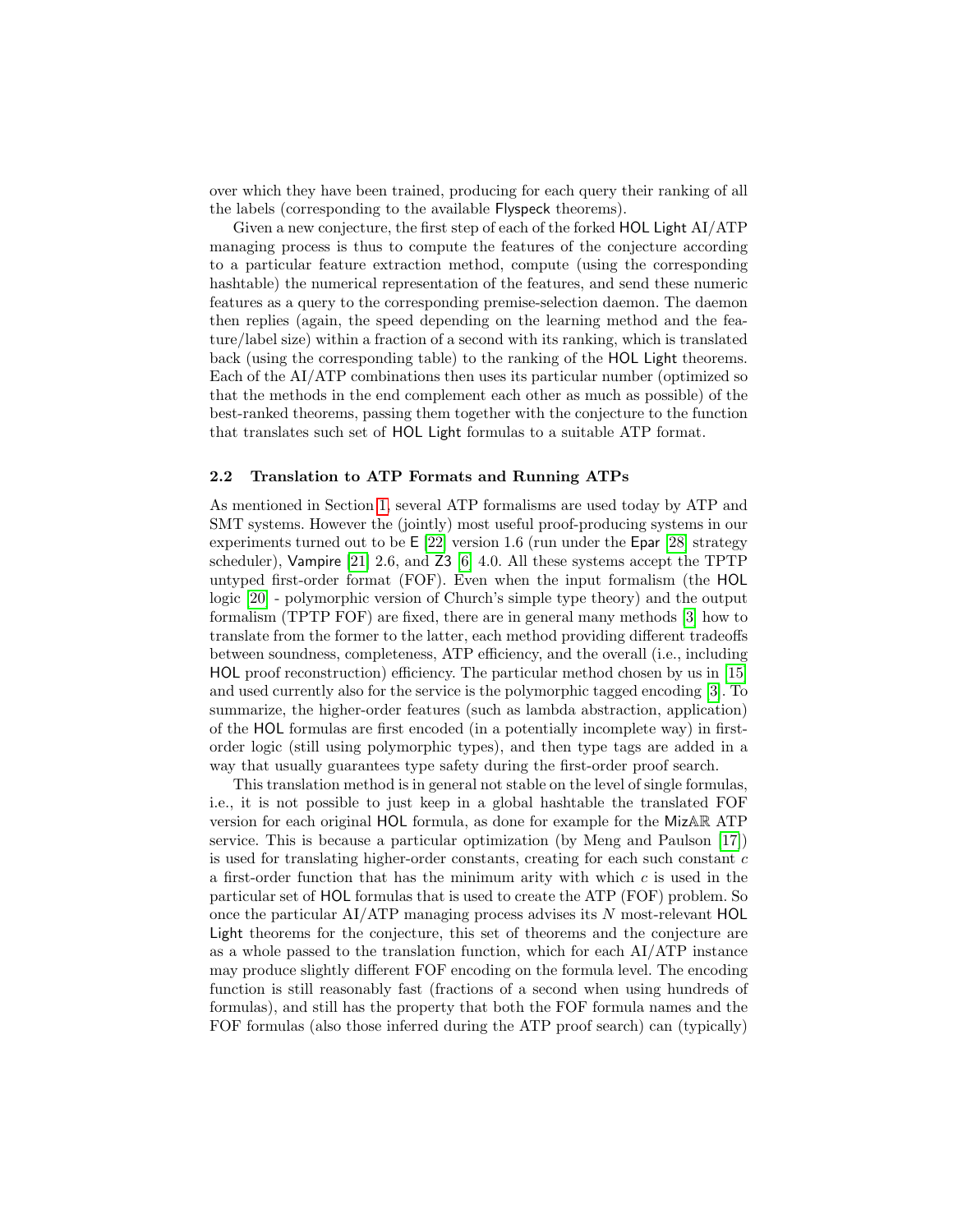be decoded back into the original HOL names and formulas (allowing later HOL proof reconstruction).

Each AI/ATP instance thus produces its specific temporary file (the FOF ATP problem) and runs its specific ATP system on it with its time limit. The time limit is currently set globally to 30 seconds for each instance, however (as usual in strategy scheduling setups) this could be made instance-specific too, based on further analysis of the time performance of the particular instances. Vampire and Epar already do such scheduling internally: the current version of Epar runs a fixed schedule of 14 strategies, while Vampire runs a problemdependent schedule of several to dozen of strategies. Assuming one strategy for Z3 and on average eight strategies for Vampire, this means (counting the combinations in Table [1\)](#page-6-0) that for each HOL query there are now 249 different proof-data/feature-extraction/learning/premise-slicing/ATP-strategy instantiations tried by the online service within the 30 seconds of the real time allowed for the query. Provided sufficient complementarity of such instantiations, this significantly raises the overall power of the service.

## 2.3 The AI/ATP Combinations Used

The 25 currently used combinations of the machine learner, proof data, number of top premises used, the feature extraction method, and the ATP system are shown in Table [1.](#page-6-0) The proof data are either just the data from the (minimized) ATP proofs (ATP0, ..., ATP3) created by a particular (MaLARea-style [\[31\]](#page-14-2), i.e., re-using the proofs found in previous iteration for further learning) iteration of the experimenting, possibly preferring either the Vampire or Epar proofs (V<sub>-</sub>pref, E pref), or a combination of such data from the ATP proofs with the original HOL proofs, obtained by slightly different versions of the HOL proof recording. Such combination typically uses the HOL proof only when the ATP proof is not available, see [\[15\]](#page-14-6) for details. The standard feature extraction method combines the formula's symbols, standard-normalized subterms and normalized types into its feature vector. The standard normalization here means that each variable name is in each formula replaced by its normalized HOL type. The all-vars-same and all-vars-diff methods respectively just rename all formula variables into one common variable, or keep them all different. This obviously influences the concept of similarity used by the machine learners (see [\[15\]](#page-14-6) for more discussion). The 40-NN and 160-NN learners are  $k$ -nearest-neighbors, run with  $k = 40$  and  $k = 160$ . The reason for running these 25 particular combinations is that they together (computed in a greedy fashion) currently provide the greatest coverage of the solvable Flyspeck problems. This obviously changes quite often, whenever some of the many components of this AI architecture gets strengthened.

#### 2.4 Decision Procedures

Some goals are hard for ATPs, but are easy for the existing decision procedures already implemented in HOL Light. To make the service more powerful, we also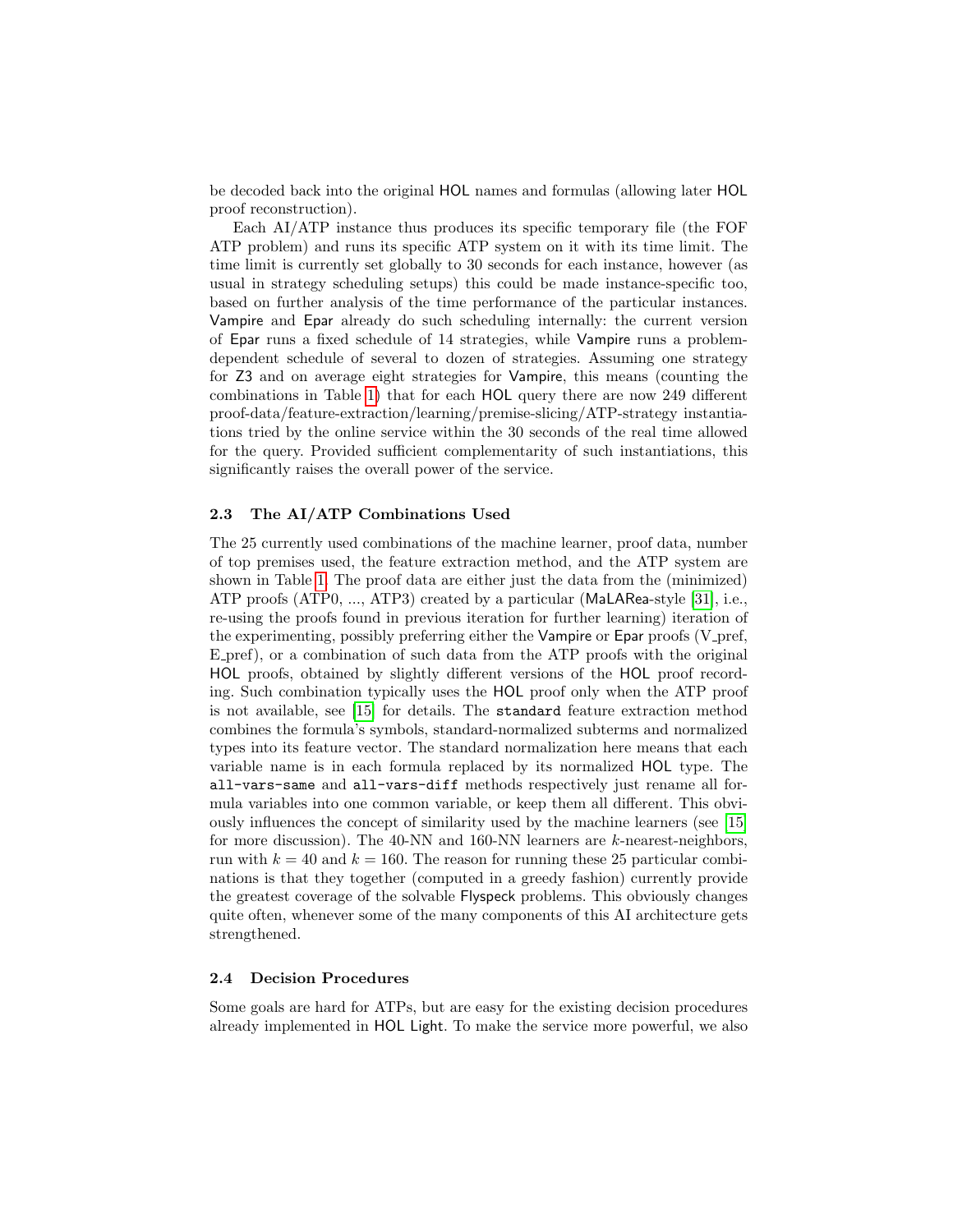<span id="page-6-0"></span>

|  |  | Table 1: The 25 AI/ATP combinations used by the online service |  |  |  |
|--|--|----------------------------------------------------------------|--|--|--|
|  |  |                                                                |  |  |  |

| Learner      | Proofs                  | Premises | Features      | <b>ATP</b>     |
|--------------|-------------------------|----------|---------------|----------------|
| Bayes        | ATP2                    | 0092     | standard      | Vampire        |
| Bayes        | ATP <sub>2</sub>        | 0128     | standard      | Epar           |
| Bayes        | ATP2                    | 0154     | standard      | Epar           |
| <b>Bayes</b> | ATP2                    | 1024     | standard      | Epar           |
| <b>Bayes</b> | $HOL0+ATP0$             | 0512     | all-vars-same | Epar           |
| Bayes        | HOL0+ATP0               | 0128     | all-vars-diff | Vampire        |
| Bayes        | ATP1                    | 0032     | standard      | Z3             |
| <b>Bayes</b> | $ATP1_V_pref$           | 0128     | all-vars-diff | Epar           |
| <b>Bayes</b> | ATP1 <sub>-V-pref</sub> | 0128     | standard      | Z3             |
| <b>Bayes</b> | $HOL0+ATP0$             | 0032     | standard      | Z <sub>3</sub> |
| <b>Bayes</b> | HOL0+ATP0               | 0154     | all-vars-same | Epar           |
| Bayes        | HOL0+ATP0               | 0128     | standard      | Epar           |
| <b>Bayes</b> | $HOL0+ATP0$             | 0128     | standard      | Vampire        |
| <b>Bayes</b> | $ATP1_E_{pref}$         | 0128     | standard      | Z <sub>3</sub> |
| Bayes        | $ATP0.V_pref$           | 0154     | standard      | Vampire        |
| $40-NN$      | ATP1                    | 0032     | standard      | Epar           |
| 160-NN       | ATP1                    | 0512     | standard      | Z <sub>3</sub> |
| <b>Bayes</b> | HOL3+ATP3               | 0092     | standard      | Vampire        |
| <b>Bayes</b> | HOL3+ATP3               | 0128     | standard      | Epar           |
| Bayes        | HOL3+ATP3               | 0154     | standard      | Epar           |
| <b>Bayes</b> | HOL3+ATP3               | 1024     | standard      | Epar           |
| Bayes        | ATP3                    | 0092     | standard      | Vampire        |
| Bayes        | ATP3                    | 0128     | standard      | Epar           |
| Bayes        | ATP3                    | 0154     | standard      | Epar           |
| Bayes        | ATP3                    | 1024     | standard      | Epar           |

try to directly use some of these HOL Light decision procedures on the given conjecture. A similar effect could be achieved also by mapping some of the HOL Light symbols (typically those encoding arithmetics) to the symbols that are reserved and treated specially by SMT solvers and ATP systems. This is now done for example in Isabelle/Sledgehammer, with the additional benefit of the combined methods employed by SMTs and ATPs over various well-known theories. Our approach is so far much simpler, which also means that we do not have to ensure that the semantics of such special theories remains the same (e.g.,  $1/0 = 0$  in HOL Light). The HOL Light decision procedures might often not be powerful enough to prove whole theorems, however for example the **REAL\_ARITH**<sup>[8](#page-6-1)</sup> tactic is called on 2678 unique (sub)goals in Flyspeck, making such tools a useful addition to the service.

Each decision procedure is spawned in a separate instance of HOL Light using our parallel infrastructure, and if any returns within the timeout, it is reported

<span id="page-6-1"></span> $^8$  [http://www.cl.cam.ac.uk/~jrh13/hol-light/HTML/REAL\\_ARITH.html](http://www.cl.cam.ac.uk/~jrh13/hol-light/HTML/REAL_ARITH.html)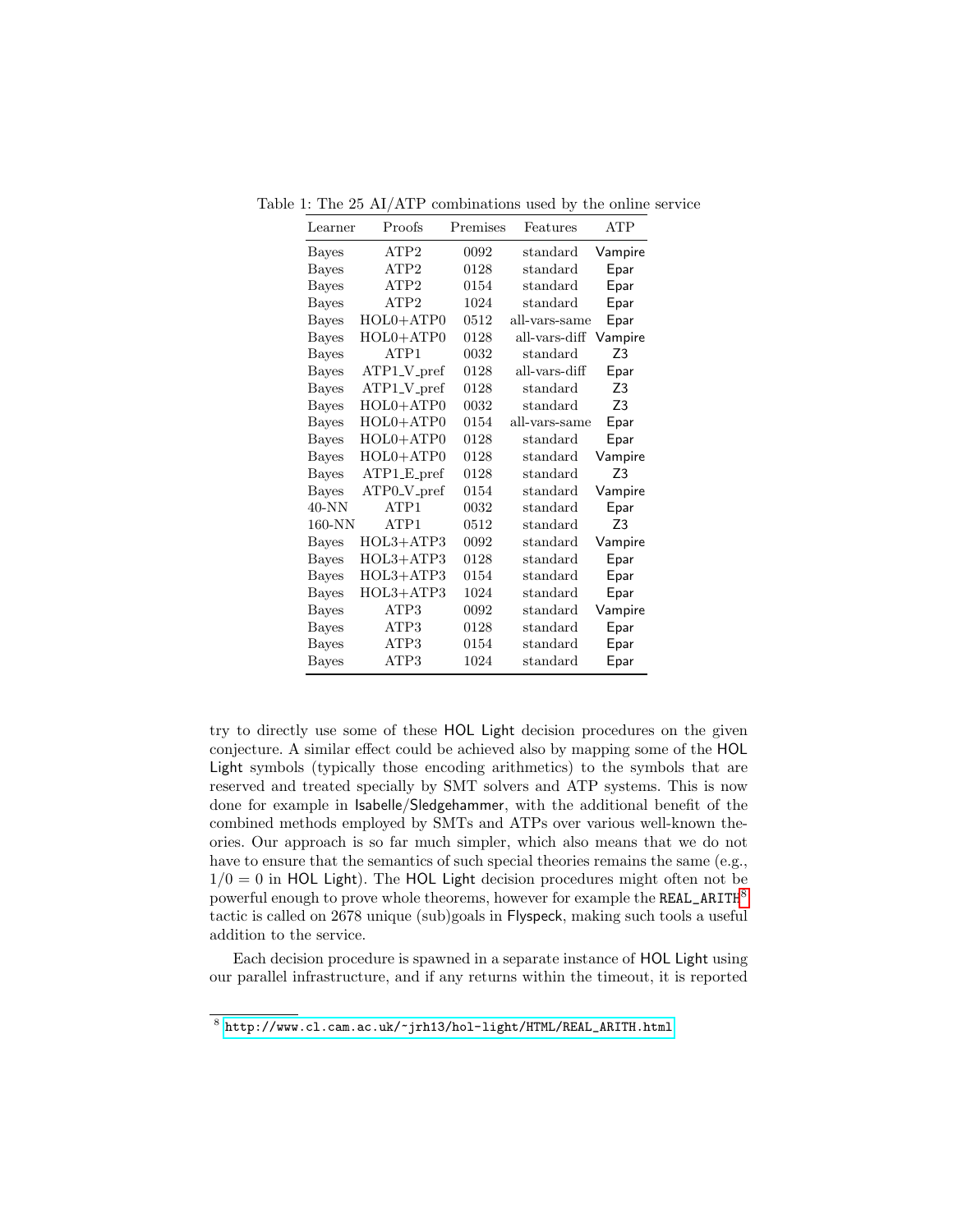to the user. The decision procedures that we found most useful for solving goals are:[9](#page-7-0)

- $-$  TAUT<sup>[10](#page-7-1)</sup> Propositional tautologies.
- $(A \implies B \implies C) \implies (A \implies B) \implies (A \implies C)$
- INT\_ARITH<sup>[11](#page-7-2)</sup> Algebra and linear arithmetic over  $\mathbb Z$  (including  $\mathbb R$ ).  $&2 * &1 = &2 + &0$
- COMPLEX\_FIELD Field tactic over  $\mathbb C$  (including multivariate  $\mathbb R^{12}$  $\mathbb R^{12}$  $\mathbb R^{12}$ ).  $(Cx (k1) + Cx(k1)) = Cx(k2)$

Additionally the decision procedure infrastructure can be used to try common tactics that could solve the goal. One that we found especially useful is simplification with arithmetic (SIMP\_TAC[ARITH]), which solves a number of simple numerical goals that the service users ask the server.

#### 2.5 Proof Minimization and Reconstruction

When an ATP finds (and reports in its proof) a subset of the advised premises that prove the goal, it is often the case that this set is not minimal. By re-running the prover and other provers with only this set of proof-relevant premises, it is often possible to obtain a proof that uses less premises. A common example are redundant equalities that may be used by the ATP for early (but unnecessary) rewriting in the presence of many premises, and avoided when the number of premises is significantly lower (and different ordering is then used, or a completely different strategy or ATP might find a very different proof). This (pseudo/cross-minimization) procedure is run recursively, until the number of premises needed for the proof no longer decreases. Minimizing the number of premises improves the chances of the HOL proof reconstruction, and the speed of (re-)processing large libraries that contain many such reconstruction tactics.[13](#page-7-4)

Given the minimized list of advised premises, we try to reconstruct the proof. As mentioned in Section [2.1,](#page-3-2) the advice system may internally use a number of theorem names (now mostly produced by splitting conjunctions) not present in standard HOL Light developments. It is possible to call the reconstruction tactics with the names used internally in the advice system; however this would create proof scripts that are not compatible with the original developments. We could directly address the theorem sub-conjuncts (using, e.g., "nth (CONJUNCTS thm)

<span id="page-7-0"></span><sup>&</sup>lt;sup>9</sup> The reader might wonder why the above mentioned REAL\_ARITH is not among the tactics used. The reason is that even though REAL\_ARITH is used a lot in HOL Light formalizations, INT\_ARITH is simply more powerful. It solves 60% more Flyspeck goals automatically without losing any of those solved by REAL\_ARITH. As with the AI/ATP instances, the usage of decision procedures is optimized to jointly cover as many problems as possible.

<span id="page-7-1"></span><sup>10</sup> <http://www.cl.cam.ac.uk/~jrh13/hol-light/HTML/TAUT.html>

<span id="page-7-2"></span><sup>11</sup> [http://www.cl.cam.ac.uk/~jrh13/hol-light/HTML/INT\\_ARITH.html](http://www.cl.cam.ac.uk/~jrh13/hol-light/HTML/INT_ARITH.html)

<span id="page-7-3"></span><sup>12</sup> [http://www.cl.cam.ac.uk/~jrh13/hol-light/HTML/REAL\\_FIELD.html](http://www.cl.cam.ac.uk/~jrh13/hol-light/HTML/REAL_FIELD.html)

<span id="page-7-4"></span><sup>&</sup>lt;sup>13</sup> Premise minimization has been for long time used to improve the quality and refactoring speed of the Mizar articles. It is now also a standard part of Sledgehammer.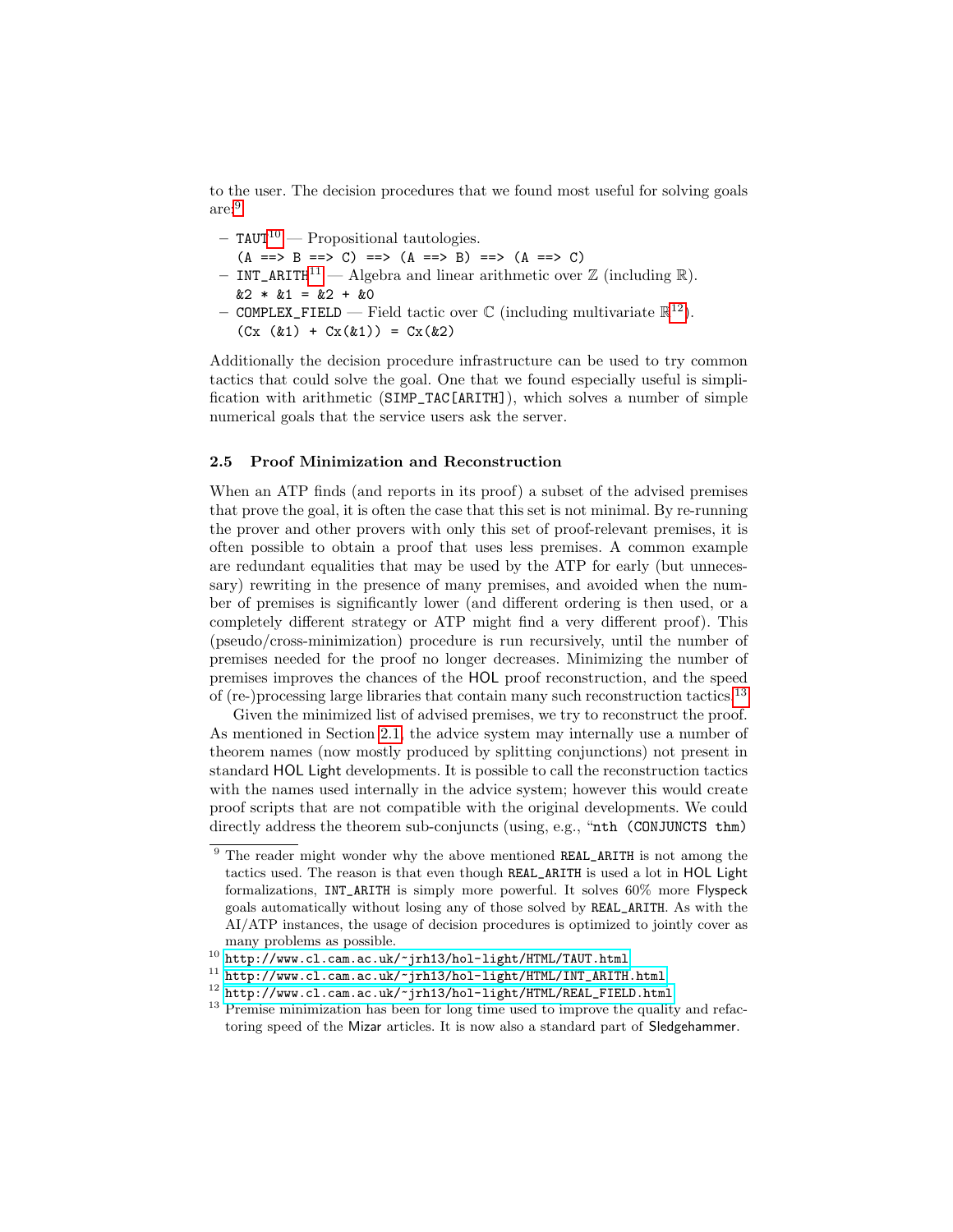n") however such proof scripts look quite unnatural (even if they are indeed faster to process by HOL Light). Instead, we now prefer to use the whole original theorems (including all conjuncts) in the reconstruction.

Three basic strategies are now tried to reconstruct the proof:  $REWRITE^{14}$  $REWRITE^{14}$  $REWRITE^{14}$ (rewriting),  $SIMP<sup>15</sup>$  $SIMP<sup>15</sup>$  $SIMP<sup>15</sup>$  (conditional rewriting) and MESON [\[11\]](#page-13-9) (internal first-order ATP). These three strategies are started in parallel, each with the list of HOL theorems that correspond to the minimized list of ATP premises as explained above. The strongest of these tactics – MESON – can in one second reconstruct 79.3% of the minimized ATP proofs. While this is certainly useful, the performance of MESON reconstruction drops below  $40\%$  as soon as the ATP proof uses at least seven premises. Since the service is getting stronger and stronger, the ratio of MESON-reconstructable proofs is likely to get lower and lower. That is why we have developed also a fine-grained reconstruction method  $-$  HH\_RECON [\[14\]](#page-13-10), which uses the quite detailed TPTP proofs produced by Vampire and E. This method however still needs an additional mechanism that maintains the TPTP proof as part of the user development: either dedicated storage, or on-demand ATP-recreation, or translation to a corresponding fine-grained HOL Light proof script. That is why HH\_RECON is not yet included by default in the service.

#### 2.6 Parallel Infrastructure

An important aspect of the online service is its parallelization capability. This is needed to efficiently process multiple requests coming in from the clients, and to execute the large number of AI/ATP instances in parallel within a short overall wall-clock time limit. HOL Light uses a number of imperative features of OCaml, such as static lists of constants and axioms, and a number of references (mutable variables). Also a number of procedures that are needed use shared references internally. For example the MESON procedure uses list references for variables. This makes HOL Light not thread safe. Instead of spending lots of time on a thread-safe re-implementation, the service just (in a pragmatic and simple way, similar to the Mizar parallelization [\[27\]](#page-14-15)) uses separate processes (Unix fork). Given a list of HOL Light tasks that should be performed in parallel and a timeout, the managing process spawns a child process for each of the tasks. It also creates a pipe for communicating with each child process. Progress, failures or completion information are sent over the pipe using OCaml marshalling. This means that it is enough to have running just one managing instance of HOL Light loaded with Flyspeck and with the advising infrastructure. This process forks itself for each client query, and the child then spawns as many AI/ATP, minimization, reconstruction, and decision procedure instances as needed.

## 2.7 Cache

Even though the service can asynchronously process a number of parallel requests, it is not immune to overloading by a large number of requests coming in

<span id="page-8-0"></span> $^{14}$ [http://www.cl.cam.ac.uk/~jrh13/hol-light/HTML/REWRITE\\_TAC.html](http://www.cl.cam.ac.uk/~jrh13/hol-light/HTML/REWRITE_TAC.html)

<span id="page-8-1"></span> $^{15}$  [http://www.cl.cam.ac.uk/~jrh13/hol-light/HTML/SIMP\\_TAC.html](http://www.cl.cam.ac.uk/~jrh13/hol-light/HTML/SIMP_TAC.html)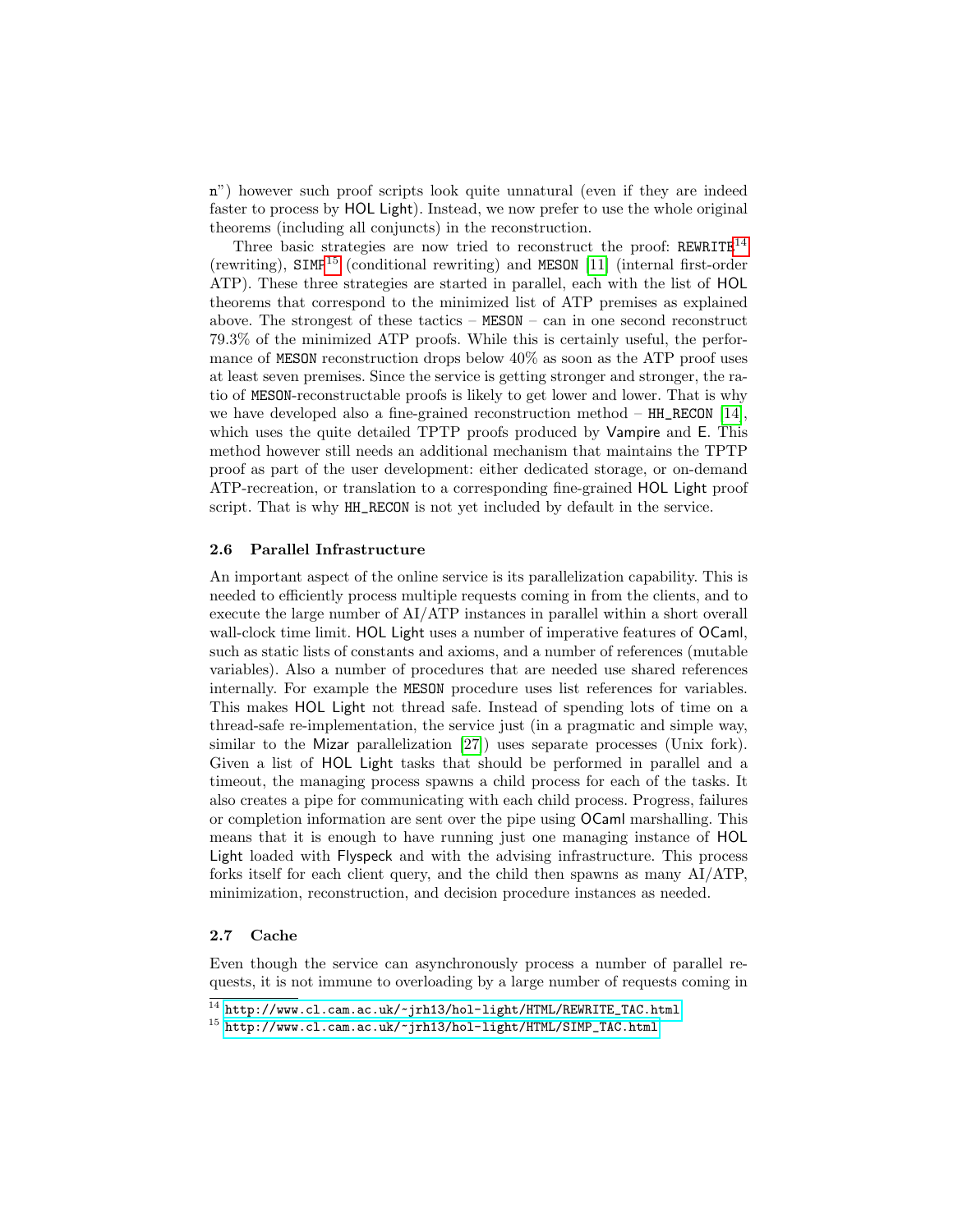simultaneously. In such cases, each response gets less CPU time and the requests are less likely to succeed within the 30 seconds of wall-clock time. Such overloading is especially common for requests generated automatically. For example the Wiki service that is being built for Flyspeck [\[24\]](#page-14-16) may ask many queries practically simultaneously when an article in the wiki is re-factored, but many of such queries will in practice overlap with previously asked queries. Caching is therefore employed by the service to efficiently serve such repeated requests.

Since the parallel architecture uses different processes to serve different requests, a file-system based cache is used (using file-level locking). For any incoming request the first job done by the forked process handling the request is to check whether an identical request has already been served, and if so, the process just re-sends the previously computed answer. If the request is not found in the cache, a new entry (file) for it is created, and any information sent to the client (apart from the progress information) is also written to the cache entry. This means that all kinds of answers that have been sent to the client can be cached, including information about terms that failed to parse or typecheck, terms solved by ATP only, minimization results and replaying results, including decision procedures. The cache stored in the filesystem has the additional advantage of persistence, and in case of updating the service the cache can be easily invalidated by simply removing the cache entries.

#### <span id="page-9-0"></span>2.8 Interaction with the Service

Fig. 2: Parallel asynchronous calls of the online advisor from Emacs.

```
CARD \{2, 3\} = 2: \sqrt{7} ATP Proof: *)
e(REWRITE_TAC[TRUTH;NOT_CLAUSES_WEAK;Geomdetail.CARD_SET2;ARITH_EQ]);;
g \rightharpoonup 0 = 1;; (* No ATP proof found *)
   '!n s. n simplex s ==> FINITE {f | f face of s}';; (* ATP proof: *)
\alphae(MESON_TAC[SIMPLEX_IMP_POLYTOPE;FINITE_POLYTOPE_FACES]);;
g 'ODD \theta ==> ODD (S (S \theta))';; (* ATP proof: *)
e(SIMP_TAC[ARITH]);;
   '!f s t. f face_of s /\ convex t ==> f INTER t face_of s INTER t';;
\alpha(* ATP
          proof:
e(REWRITE TAC[FACE OF SLICE]);;
g `f continuous_on s /\ closed s /\ f continuous_on s1 /\ closed s1<br>==> measurable_on f (s UNION s1) `;; (* ATP proof: *)
e(SIMP_TAC[CONTINUOUS_ON_UNION;CONTINUOUS_IMP_MEASURABLE_ON_CLOSED_SUB
SET; CLOSED_UNION]);;
g 'interior(closure s) = {} /\ interior(closure t) = {}<br>==> interior(closure(s UNION t)) = {}';; (* ATP proof: *)<br>-:**. tst.hl Top (1.22) Git:master (HOL Light +1 Abbrev)<br>\frac{m}{2} Result (51.69s): FACE_OF_SLICE
                                                                                                   Ê
  Replaying: SUCCESS (0.75s):REWRITE_TAC[FACE_OF_SLICE]
```
Figure [2](#page-9-0) shows an Emacs session with several HOL Light goals.<sup>[16](#page-9-1)</sup> The online advisor has been asynchronously called on the goals, and just returned the answer

<span id="page-9-1"></span> $16$  A longer video of the interaction is at  $http://mus.cs.ru.nl/~urban/ha1.mp4$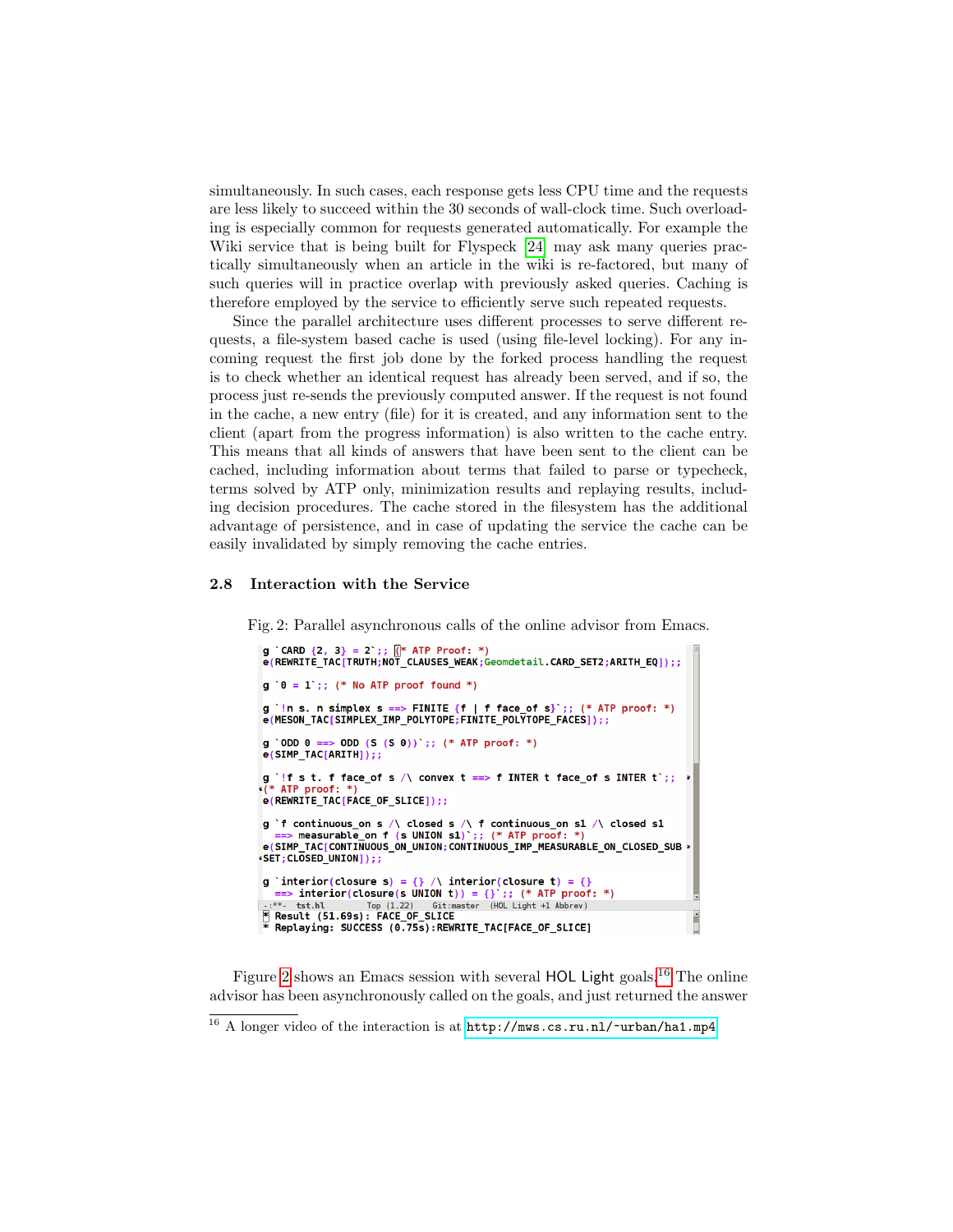for the fifth goal and inserted the corresponding tactic call at an appropriate place in the buffer. The relevant Emacs code (customized for the HOL Light mode distributed with  $Fly$ speck) is available online<sup>[17](#page-10-1)</sup> and also distributed with the local  $HOL(y)$ Hammer install. It is a modification of the similar code used for communicating with the MizAR service from Emacs.

An experimental web editor interacting both with HOL Light and with the online advisor is described in [\[24\]](#page-14-16). The simplest option (useful as a basis for more sophisticated interfaces) is to interact with the service in command line, for example using netcat, as shown for two following two queries. The first query is solved easily by INT\_ARITH, while the other requires nontrivial premise and proof search. Table [2](#page-10-2) gives an overview of the service use so far (the queries came from 67 unique IP addresses).

```
$ echo 'max a b = &1 / &2 * ((a + b) + abs(a - b))'| nc colo12-c703.uibk.ac.at 8080
......
* Replaying: SUCCESS (0.25s): INT_ARITH_TAC
* Loadavg: 48.13 48.76 48.49 52/1151 46604
$ echo '!A B (C:A->bool).((A DIFF B) INTER C=EMPTY) <=> ((A INTER C) SUBSET B)'
  | nc colo12-c703.uibk.ac.at 8080
* Read OK
..............
* Theorem! Time: 14.74s Prover: Z Hints: 32 Str:
   allt_notrivsyms_m10u_all_atponly
* Minimizing, current no: 9
.* Minimizing, current no: 6
* Result: EMPTY_SUBSET IN_DIFF IN_INTER MEMBER_NOT_EMPTY SUBSET SUBSET_ANTISYM
```
<span id="page-10-2"></span>Table 2: Statistics of the queries to the online service (Jan 24 - Mar 11 2013)

|     |     |      |     |     | Total (Unique) Parsed Typechecked Solved ATP-solved Reconstructed Dec. Proc. solved |     |
|-----|-----|------|-----|-----|-------------------------------------------------------------------------------------|-----|
| 482 | 445 | 382. | 228 | 108 | 86                                                                                  | 142 |

# <span id="page-10-0"></span>3 The Local Service Description

The service can be also downloaded,<sup>[18](#page-10-3)</sup> installed and used locally, for example when a user is working on a private formalization that cannot be included in the public online service.[19](#page-10-4)

Installing the advisor locally now requires two passes through the user's repository. In the first pass, a special module of the advisor stores the names of all the theorems available in the user's repository, together with their features (symbols, terms, types, etc., as explained in Section [2.1\)](#page-3-2). In the second pass,

<span id="page-10-1"></span> $\frac{17}{17}$  <https://raw.github.com/JUrban/hol-advisor/master/hol-advice.el>

<span id="page-10-3"></span><sup>18</sup> <http://cl-informatik.uibk.ac.at/users/cek/hh/>

<span id="page-10-4"></span><sup>&</sup>lt;sup>19</sup> The online service could eventually also accommodate private clones, using for example the techniques proposed for the Mizar Wiki in [\[2\]](#page-13-11).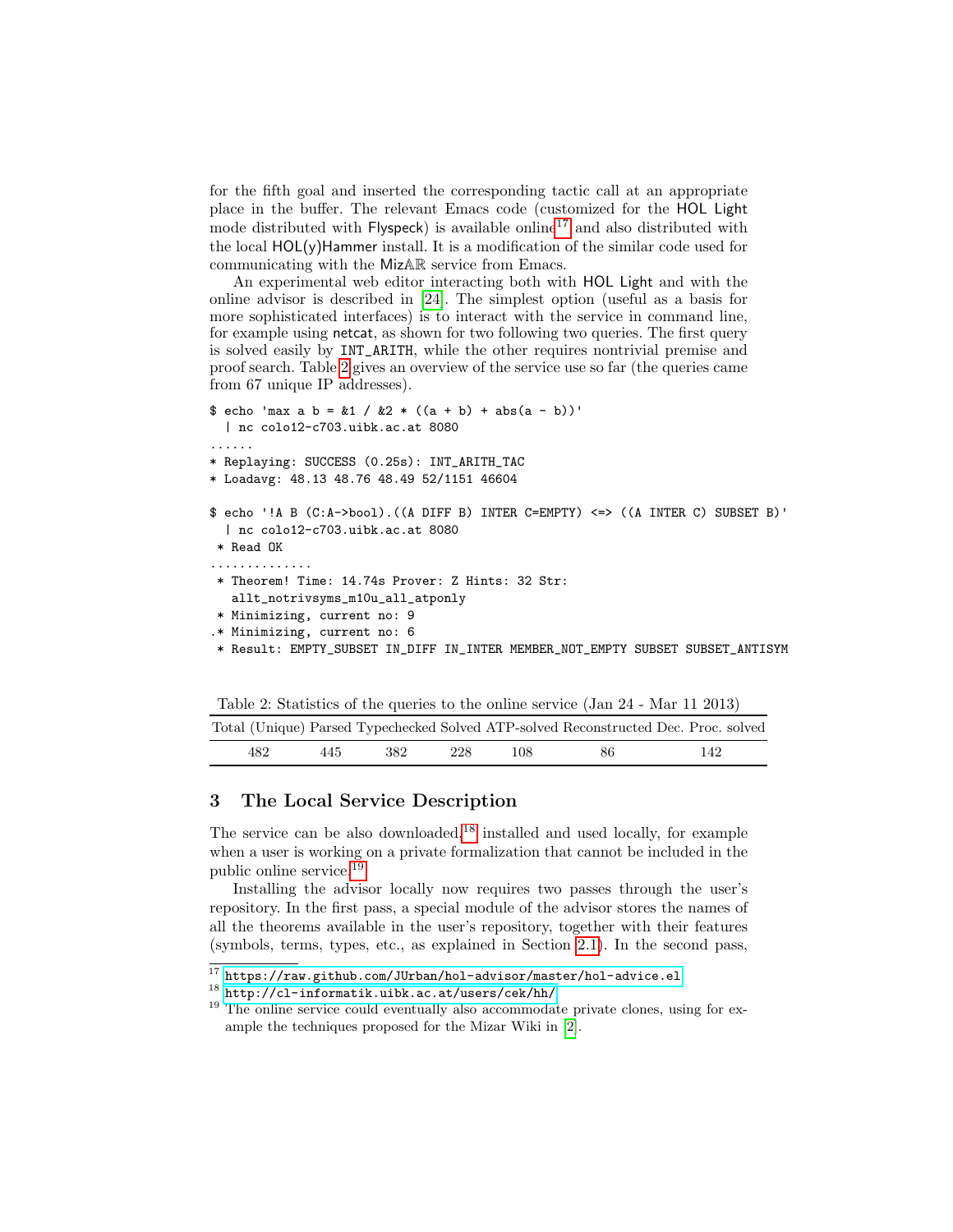the dependencies between the named theorems are computed, again using the modified proof recording HOL Light kernel that records all the processing steps. Given the exported features and dependencies, local advice system(s) (premise selectors) are trained outside HOL Light. Using the fast sparse learning methods described in Section [2.1,](#page-3-2) this again takes seconds, depending on the user hardware and the size of the development. The advisors are then run locally (as independent servers) to serve the requests coming from HOL Light. While the first pass is just a fast additional function that can be run by the user at any time on top of his loaded repository, the second pass now still requires full additional processing of the repository. This could be improved in the future by running the proof-recording kernel as a default, as it is done for example in Isabelle.

The user is provided with a tactic (HH\_ADVICE\_TAC) which runs all the mechanisms described in the Section [2](#page-1-2) on the current goal locally. This means that the functions relying on external premise selection and ATPs are tried in parallel, together with a number of decision procedures. The ATPs are expected to be installed on the user's machine and (as in the online service) they are run on the goal translated to the TPTP format, together with a limited number of premises optimized separately for each prover. By default Vampire, Eprover and Z3 are now run, using three-fold parallelization.

The local installation in its simple configuration is now only trained using the naive Bayes algorithm on the training data coming from the HOL Light proof dependencies and the features extracted with the standard method. As shown in [\[15\]](#page-14-6), the machine learning advice can be strengthened using ATP dependencies, which can be also optionally plugged into the local mode. Further strengthening can be done with combinations of various methods. This is easy to adjust; for example a user with a 24-CPU workstation can re-use/optimize the parallel combinations from Table [1](#page-6-0) used by the online service.

## <span id="page-11-0"></span>4 Comparison of the Online and Local Service

The two related existing services are MizAR and Sledgehammer. MizAR has so far been an online service (accessible via Emacs or web interface), while Sledgehammer has so far required a local install (even though it already calls some ATPs over a network). HOL(y)Hammer started as an online service, and the local version has been added recently to answer the demand by some (power)users.

As described in Section [2,](#page-1-2) the online service now runs 25 different AI/ATP instances and 4 decision procedures for each query. When counting the individual ATP strategies (which may indeed be very orthogonal in systems like Vampire and E), this translates to 249 different AI/ATP attempts for each query. If the demands grows, we can already now distribute the load from the current 48-CPU server to 112 CPUs by installing the service on another 64-CPU server. The old resolution-ATP wisdom is that systems rarely prove a result in higher time limits, since the search space grows very fast. A more recent wisdom (most prominently demonstrated by Vampire) however is that using (sufficiently orthogonal) strat-egy scheduling makes higher time limits much more useful.<sup>[20](#page-11-1)</sup> And even more

<span id="page-11-1"></span> $^{20}$  In [\[15\]](#page-14-6), the relative performance of Vampire in 30 and 900 seconds is very different.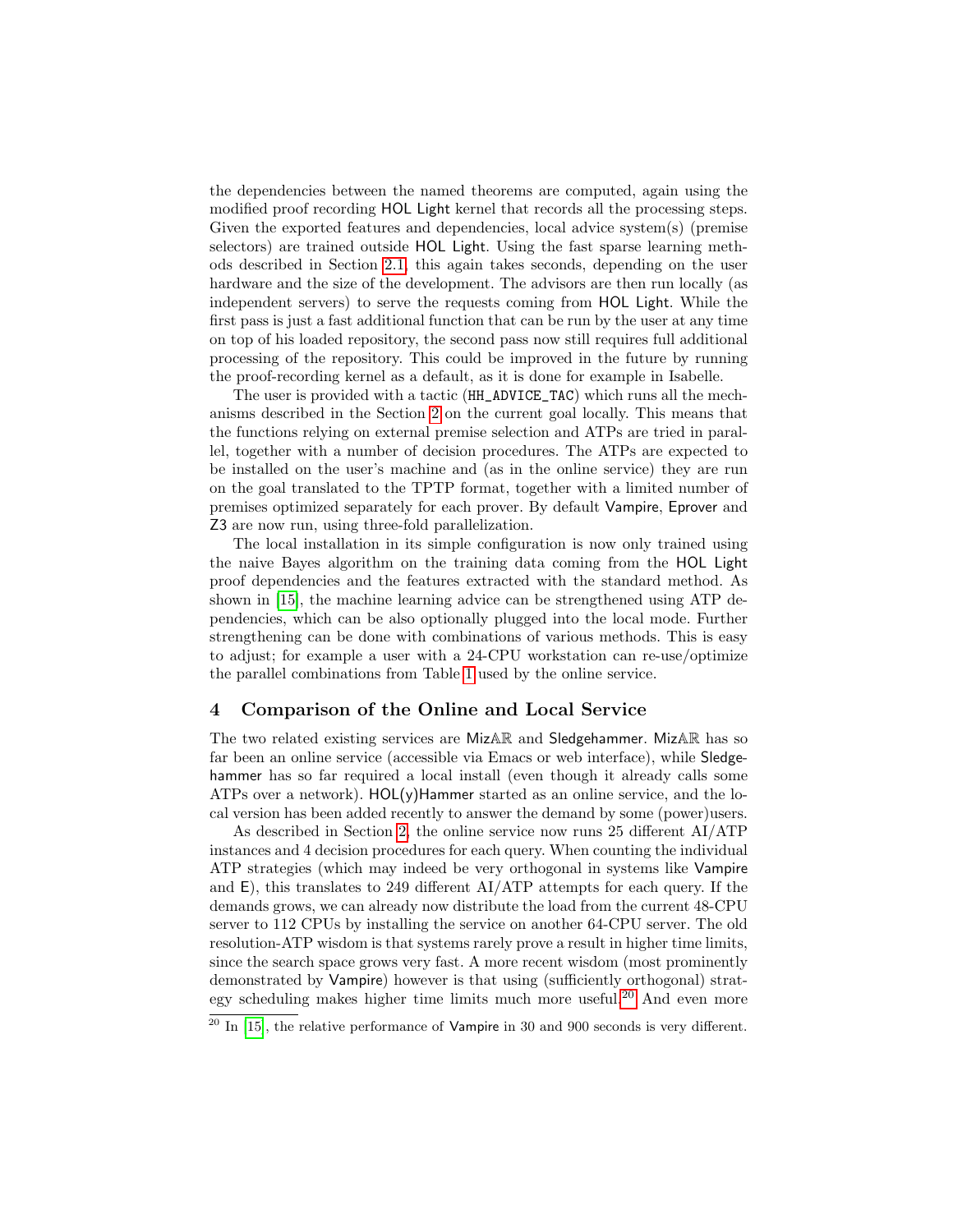recent wisdom is that learning in various ways from related successes and fail-ures further improves the systems' chances when given more resources.<sup>[21](#page-12-1)</sup> All this makes a strong case for developing powerful online computing services that can in short bursts focus its great power on the user queries, which are typically related to many previous problems. Also in some sense, the currently used AI/ATP methods are only scratching the surface. For example, further predictive power is obtained in MaLARea by computing thousands of interesting finite models, and using evaluation in them as additional semantic features of the formulas. ATP prototypes like MaLeCoP [\[32\]](#page-14-17) can already benefit from accumulated finegrained learned AI guidance at every inference step that they make. The service can try to make the best (re-)use of all smaller lemmas that have been proved so far (as in [\[25\]](#page-14-18)). And as usual in machine learning, the more data are centrally accumulated for such methods, the stronger the methods become. Finally, it is hard to overlook the recent trend of light-weight devices for which the hard computational tasks are computed by large server farms (cloud computing).

The arguments for installing the service locally are mainly the option to use the service offline, and so far also the fact that the online service does not yet accept and learn on (possibly private) user developments. The latter is just a matter of additional implementation work. For example the MizAR service already now keeps a number of (incompatible) MML versions over which the query can be formulated, and techniques have been recently developed for the Mizar wiki that provide very fast and space-efficient cloning of large libraries and private additions over them managed by the server. As usual, the local install will also require the tools involved to work on all kinds of architectures, which is often an issue, particularly with software that is mostly developed in academia.

# <span id="page-12-0"></span>5 Conclusion and Future Work

 $HOL(y)$ Hammer is one of the strongest  $AI/ATP$  services currently available. It uses a toolchain of evolving methods that have been continuously improved as more and more experiments and computations have been done over the Flyspeck corpus in the past six months. The combinations that jointly provide the greatest theorem-proving coverage are employed to answer the queries with parallelization of practically all of the components. The parallelization factor is probably the highest of all existing ATP services, helping to focus the power of many different AI/ATP methods to answer the queries as quickly as possible.

At this moment, there seems to be no end to better premise selection, better translation methods for ATPs (and SMTs, and more advanced combined systems like MetiTarski [\[1\]](#page-13-12)), better ATP methods (and their AI-based guidance), and better reconstruction methods. Useful work can be also done by making the online service accept private user developments and clones that currently have to rely only on the local installation. An interesting future direction is the use of the service with its large knowledge base and growing reasoning power as a semantic

<span id="page-12-1"></span><sup>&</sup>lt;sup>21</sup> See, e.g., the performance graph for the MaLARea 0.4 system in the recent Mizar@Turing12 competition: [http://www.tptp.org/CASC/J6/TuringWWWFiles/](http://www.tptp.org/CASC/J6/TuringWWWFiles/ResultsPlots.html#MRTProblems) [ResultsPlots.html#MRTProblems](http://www.tptp.org/CASC/J6/TuringWWWFiles/ResultsPlots.html#MRTProblems)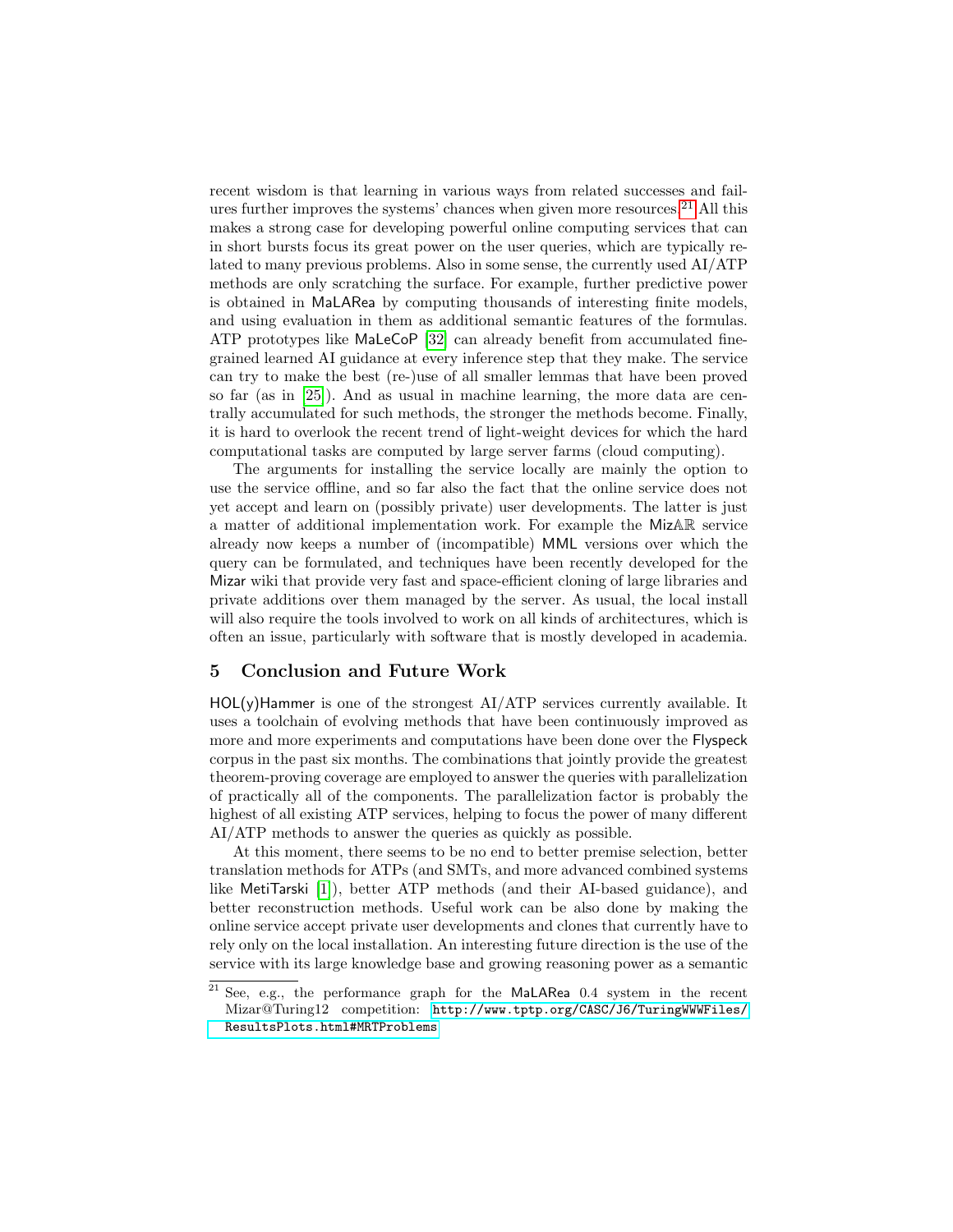understanding (connecting) layer for experiments with tools that attempt to extract logical meaning from informal mathematical texts. Mathematics, with its explicit semantics, could in fact pioneer the technology of very deep parsing of scientific natural language writings, and their utilization in making stronger and stronger automated reasoning tools about all kinds of scientific domains.

## References

- <span id="page-13-12"></span>1. Behzad Akbarpour and Lawrence C. Paulson. MetiTarski: An automatic theorem prover for real-valued special functions. J. Autom. Reasoning, 44(3):175–205, 2010.
- <span id="page-13-11"></span>2. Jesse Alama, Kasper Brink, Lionel Mamane, and Josef Urban. Large formal wikis: Issues and solutions. In James H. Davenport, William M. Farmer, Josef Urban, and Florian Rabe, editors, Calculemus/MKM, volume 6824 of LNCS, pages 133–148. Springer, 2011.
- <span id="page-13-8"></span>3. Jasmin Christian Blanchette, Sascha Böhme, Andrei Popescu, and Nicholas Smallbone. Encoding Monomorphic and Polymorphic Types. In TACAS, 2013. To appear, [http://www21.in.tum.de/~blanchet/enc\\_types\\_paper.pdf](http://www21.in.tum.de/~blanchet/enc_types_paper.pdf).
- <span id="page-13-3"></span>4. Jasmin Christian Blanchette and Andrei Paskevich. TFF1: The TPTP typed firstorder form with rank-1 polymorphism. Available online at [http://www21.in.tum.](http://www21.in.tum.de/~blanchet/tff1spec.pdf) [de/~blanchet/tff1spec.pdf](http://www21.in.tum.de/~blanchet/tff1spec.pdf).
- <span id="page-13-6"></span>5. Andy Carlson, Chad Cumby, Jeff Rosen, and Dan Roth. The SNoW Learning Architecture. Technical Report UIUCDCS-R-99-2101, UIUC Computer Science Department, 5 1999.
- <span id="page-13-7"></span>6. Leonardo Mendonça de Moura and Nikolaj Bjørner. Z3: An Efficient SMT Solver. In C. R. Ramakrishnan and Jakob Rehof, editors, TACAS, volume 4963 of LNCS, pages 337–340. Springer, 2008.
- <span id="page-13-13"></span>7. Ulrich Furbach and Natarajan Shankar, editors. Automated Reasoning, Third International Joint Conference, IJCAR 2006, Seattle, WA, USA, August 17-20, 2006, Proceedings, volume 4130 of LNCS. Springer, 2006.
- <span id="page-13-4"></span>8. Allen Van Gelder and Geoff Sutcliffe. Extending the TPTP language to higherorder logic with automated parser generation. In Furbach and Shankar [\[7\]](#page-13-13), pages 156–161.
- <span id="page-13-1"></span>9. Thomas C. Hales. Introduction to the Flyspeck project. In Thierry Coquand, Henri Lombardi, and Marie-Françoise Roy, editors, *Mathematics, Algorithms, Proofs*, volume 05021 of Dagstuhl Seminar Proceedings. Internationales Begegnungs- und Forschungszentrum für Informatik (IBFI), Schloss Dagstuhl, Germany, 2005.
- <span id="page-13-0"></span>10. John Harrison. HOL Light: A tutorial introduction. In Mandayam K. Srivas and Albert John Camilleri, editors, FMCAD, volume 1166 of LNCS, pages 265–269. Springer, 1996.
- <span id="page-13-9"></span>11. John Harrison. Optimizing Proof Search in Model Elimination. In M. McRobbie and J.K. Slaney, editors, *Proceedings of the 13th International Conference on Au*tomated Deduction, number 1104 in Lecture Notes in Artificial Intelligence, pages 313–327. Springer-Verlag, 1996.
- <span id="page-13-2"></span>12. Krystof Hoder and Andrei Voronkov. Sine qua non for large theory reasoning. In Nikolaj Bjørner and Viorica Sofronie-Stokkermans, editors, CADE, volume 6803 of LNCS, pages 299–314. Springer, 2011.
- <span id="page-13-5"></span>13. Cezary Kaliszyk and Alexander Krauss. Scalable LCF-style proof translation. Submitted to ITP 2013, <http://cl-informatik.uibk.ac.at/~cek/import.pdf>.
- <span id="page-13-10"></span>14. Cezary Kaliszyk and Josef Urban. PRocH: Proof reconstruction for HOL Light. Accepted for CADE 2013, <http://mws.cs.ru.nl/~urban/proofs.pdf>.